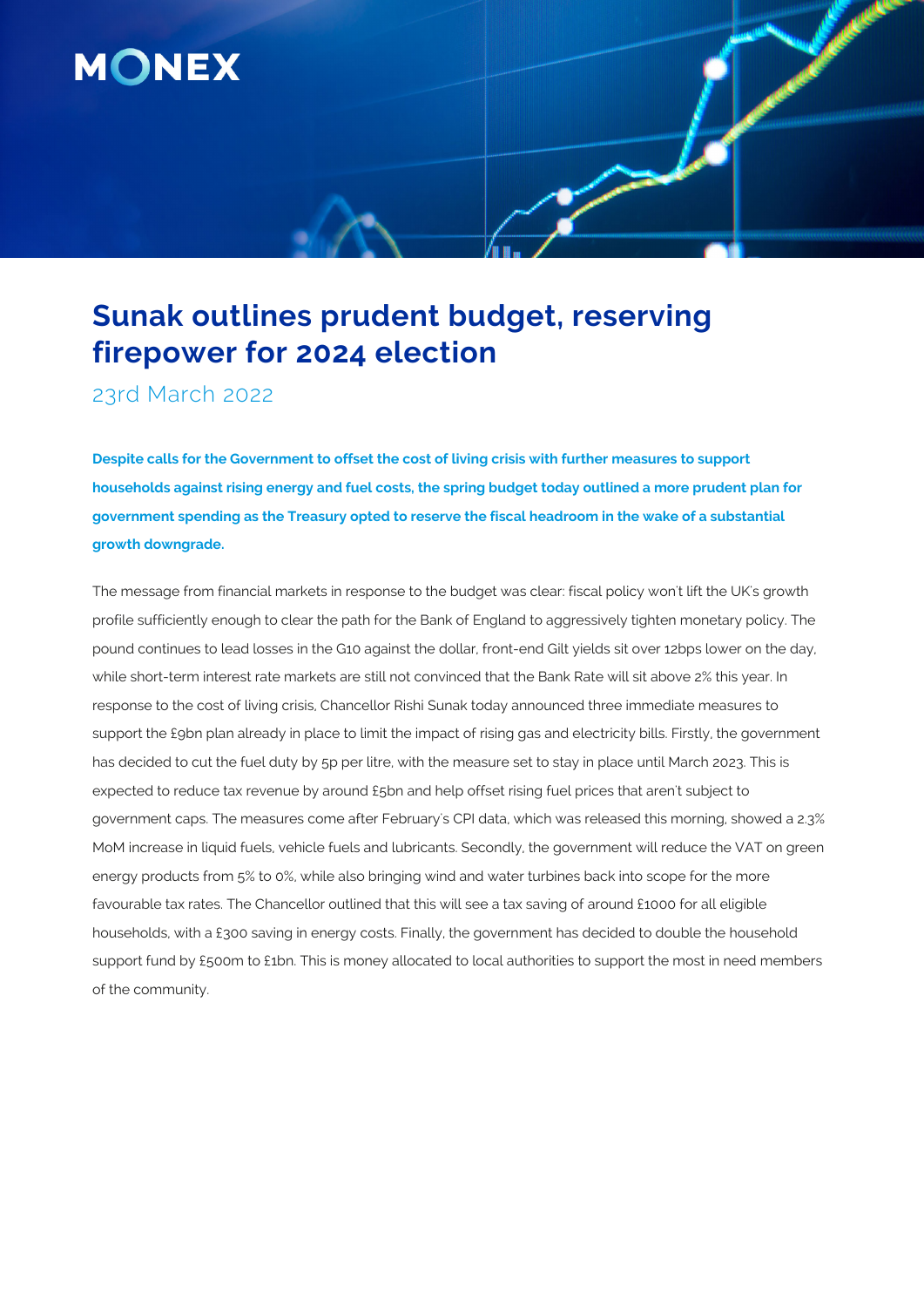66 Overall, however, the initial government response fell short of more substantive growth supportive measures. Expectations of which included increased military spending in response to Russia's invasion of Ukraine, a delay in the National Insurance tax hike, further funding to reduce the energy burden for households, and an upwards revision to tax thresholds in response to rising nominal wages. Instead, given the Office for Budget Responsibility's projections of growth, the government opted for a more prudent stance, sweetening the pill with promises of tax adjustments for both businesses and households further down the line. 99

Chancellor Sunak found himself with around £20bn of fiscal headroom relative to his 3-year target heading into the spring budget, owing to a £37bn windfall in tax receipts that is only partly offset by other spending measures and interest payments. Today's announcements suggest only £10bn of the freed up finances will be spent on new tax cuts, with the rest allocated to reducing the sovereign's debt burden. Those tax cuts include not only the measures outlined in the immediate three responses but also include an increase in the tax-free threshold for national insurance contributions to £12,500 in July " described as a £6bn tax cut " and a £5bn tax cut in the form of a reduction in the lowest income tax band from 20% to 19% in April 2024 should the UK economic profile remain on track with its current projections.

# 66 Despite the pledged tax cuts, it must be noted that the measures announced today are minimal and suggest that the government is reserving firepower for use ahead of the election in 2024.

The more prudent spending measures announced today saw the debt management office (DMO) announce a remit to issue £124.7bn in Gilts in the fiscal year 2022/23. This sits at the very bottom of the range that analysts have forecasted and largely explains the rise in Gilt prices, which due to the inverse relationship is weighing on yields. As things stand, we don't expect fiscal policy to be supportive of the pound. Instead, GBP bulls will have to rely on the UK consumer to prop up expectations of BoE policy tightening, in terms of both supporting UK economic activity and also raising inflation expectations, at a time when the OBR expects households' real disposable incomes to drop by 2% in 2022-23.

,,

## **GBP finds no support from the spring budget while front-end Gilt yields plummet**